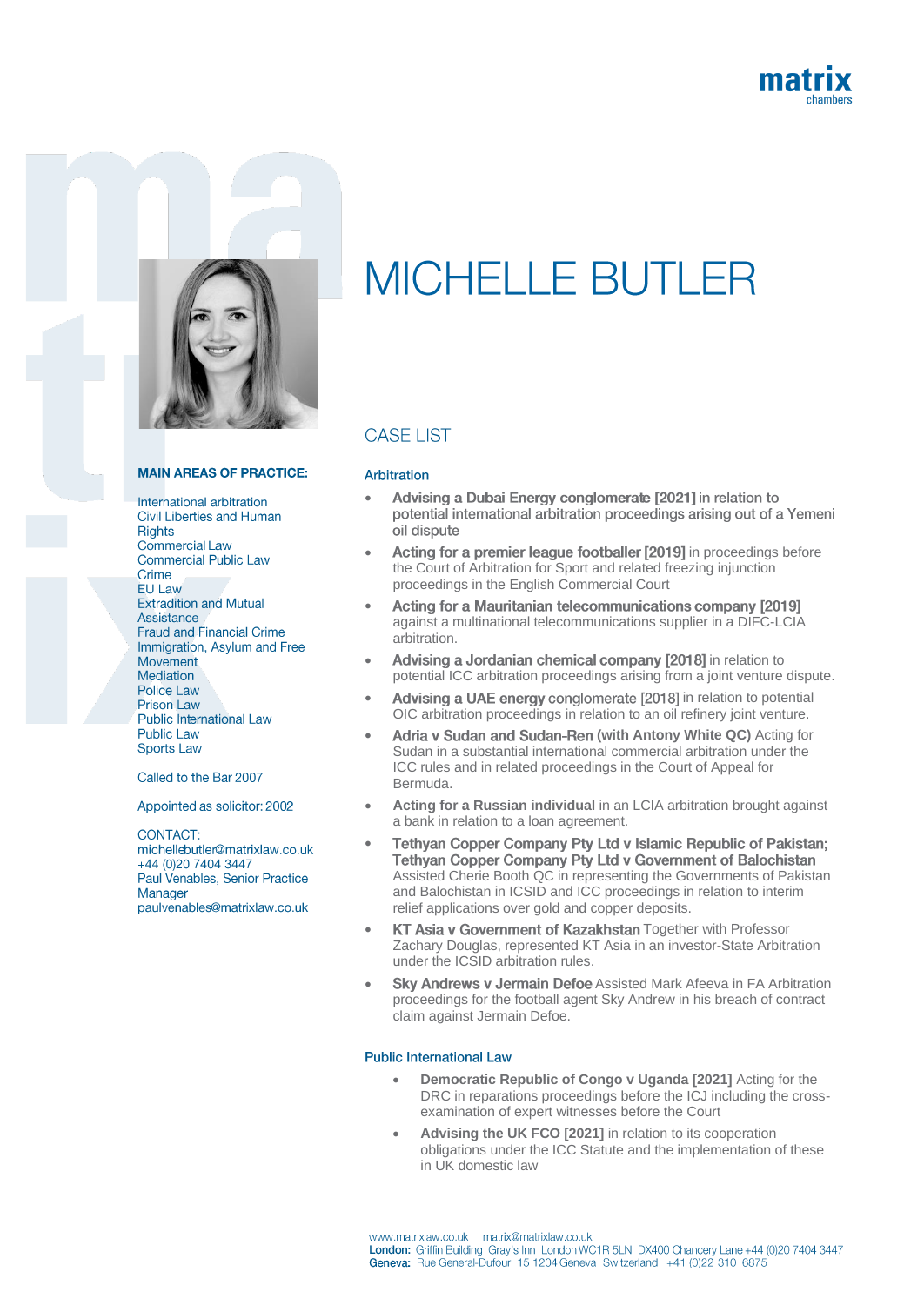

- **Advising in relation to potential ICJ proceedings [2021]** related to breaches of international aviation law by an Eastern European **State**
- **Ghanem Al-Masarir v Kingdom of Saudi Arabia [2021]** Acting for Saudi Arabia in relation to a challenge to the jurisdiction of the UK courts on the basis of the State Immunity Act 1978
- **Al-Sadeq & Quzmar v Dechert et al [2020-2022]** Acting for Dechert in QBD claim alleging human rights breaches under UAE law and international law
- **London Steam-Ship Owners' Mutual Insurance Association Ltd v The Kingdom of Spain [2020]** Acting for Spain in enforcement proceedings challenging the recognition of a Spanish Judgment on public policy grounds due to allegations of breaches of the ECHR and international human rights law
- **Advising in relation to allegations of breaches of consular and diplomatic immunity by the Australian government [2020]**  arising out of 'foreign interference' criminal proceedings in Australia
- **Situation in Palestine [2020]** Instructed to prepare Amicus Curiae brief for the ICC in relation to the status of Palestine under international law
- **European Patent Office Technical Board of Appeals (Patent EP2771468)** [2019] Assisting Philippe Sands QC with an Expert Opinion on treaty interpretation in the context of the Paris Convention for the Protection of Industrial Property
- **Kontic & Ors v Ministry of Defence** [2016] EWHC 2034 (QB) Successfully representing the Ministry of Defence in relation to civil claims brought following the deaths of ethnic Serbs following NATO intervention in Kosovo in June 1999.
- **Prosecutor v Gaddafi & Al-Senussi** Counsel for Libya (with Professor Philippe Sands QC and Professor Payam Akhavan) in its historic ICC admissibility challenge to the trials of Mr Gaddafi and Mr Al-Senussi taking place in the Hague. Mr Al-Senussi's case was the first case ever in international law where a State was successful in its application to the ICC to prosecute the accused in-country rather than at the ICC.
- **Kurdistan Regional Government Oil and Gas Proceedings** Providing an expert opinion (with Professor Philippe Sands QC) on the interpretation of the Iraqi Constitution in relation to the oil and gas resources of the Kurdistan Region
- **The "ARA Libertad" Case (Argentina v. Ghana)** Counsel for Ghana (with Professor Philippe Sands QC) in this International Tribunal for the Law of the Sea ("ITLOS") case relating to the detention of an Argentinian warship (the ARA Libertad) by the Government of Ghana in Tema Port.
- **Chiragov and others v Armenia** Successfully represented the Applicants in this European Court of Human Rights ("ECHR") Grand Chamber case concerning the forced displacement of the Azeri Kurdish population of Lachin in the province of Nagorny Karabakh when it was captured by Armenian forces in May 1992.
- **Republic of Georgia v Russian Federation** Acted for Georgia in this European Court of Human Rights ("ECHR") Grand Chamber case concerning human rights violations committed by the armed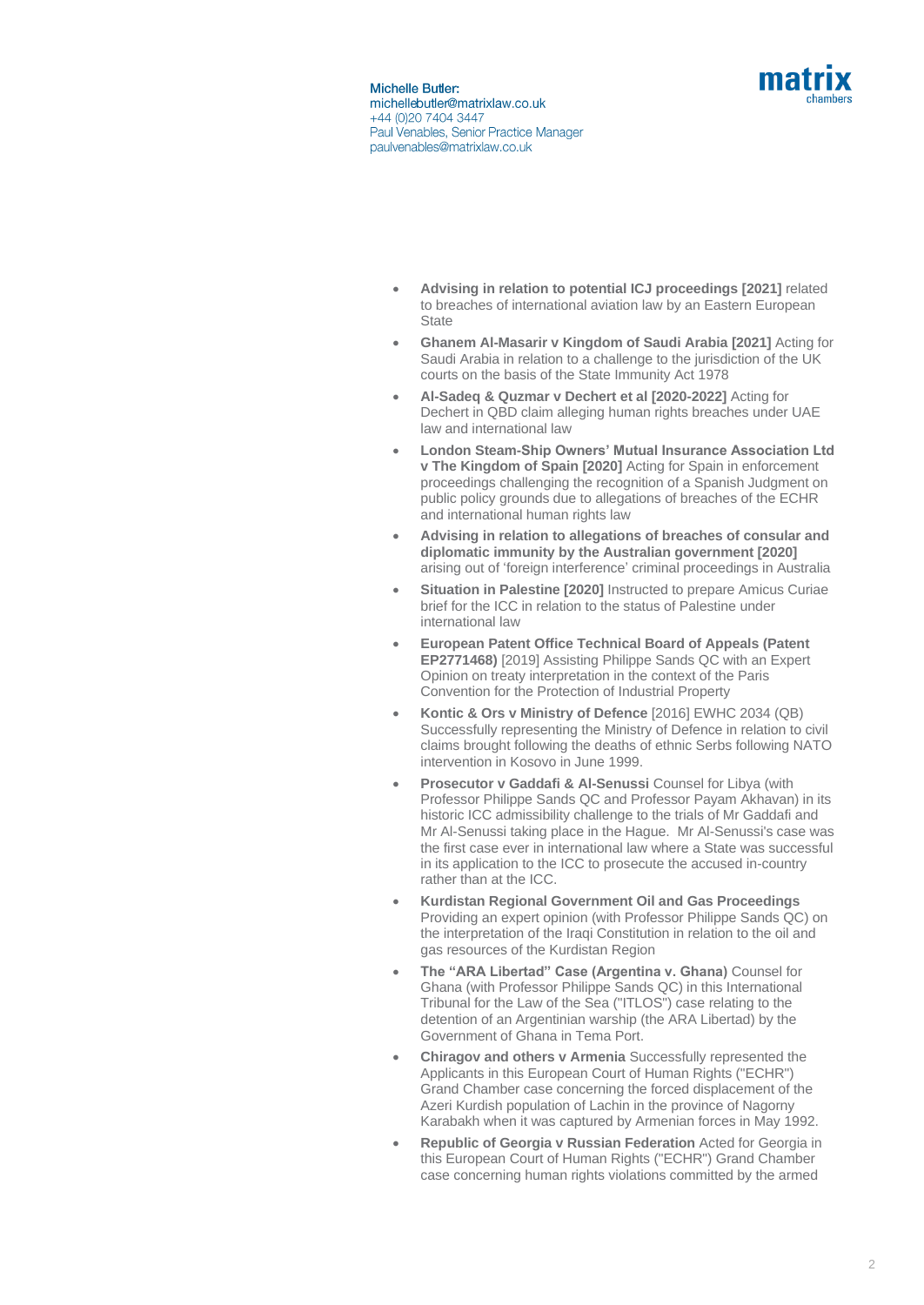

> forces of the Russian Federation during the August 2008 armed conflicts in Abkhazia and South Ossetia.

### **Crime and International Criminal Law**

- Advising UNI Global Union [2020-2021] in relation to a potential • **ICC Preliminary Examination of crimes against humanity** committed by President Bolsonaro in Brazil in relation to his handling of the coronavirus pandemic
- Advising the UK FCO [2021] in relation to its cooperation • obligations under the ICC Statute and the implementation of these in UK domestic law
- Advising two Russian individuals [2021] in relation to an • application for revision of an Interpol Commission Decision in respect of a Red Notice
- Preparation of independent investigative report [2020] • submitted to ICC Prosecutor in relation to war crimes allegedly committed by Georgian peacekeepers during armed conflict with Russia in 2008 (appointed by former Georgian President Mikheil Sakashvili)
- Acting for a prominent Eastern European businessman and • former political figure [2019] in relation to a potential Interpol **Diffusion / Red Notice**
- Situation in Palestine [2020] Instructed to prepare Amicus • Curiae brief for the ICC in relation to the status of Palestine under international law
- Advising an opposition leader in Uganda [2019] in relation to • alleged international crimes being committed by Government forces
- Pearse, Singh and others v United States [2019] Westminster • Magistrates Court proceedings challenging the extradition of three Credit Suisse bankers in relation to loans in Mozambique
- Advising a Government in Eastern Europe [2018] in relation to • alleged international crimes committed against its people during an armed conflict with another State
- Acting for two prominent Crimean politicians in order to challenge their EU sanctions listings [2015]
- Prosecutor v Ntaganda Counsel for Human Rights Watch • witness giving evidence at the International Criminal Court ("ICC") against Bosco Ntaganda in relation to war crimes allegedly committed in the DRC.
- Prosecutor v Gaddafi & Al-Senussi Counsel for Libya (with •Professor Philippe Sands QC and Professor Payam Akhavan) in its historic ICC admissibility challenge to the trials of Mr Gaddafi and Mr Al-Senussi taking place in the Hague. Mr Al-Senussi's case was the first case ever in international law where a State was successful in its application to the ICC to prosecute the accused in-country rather than at the ICC.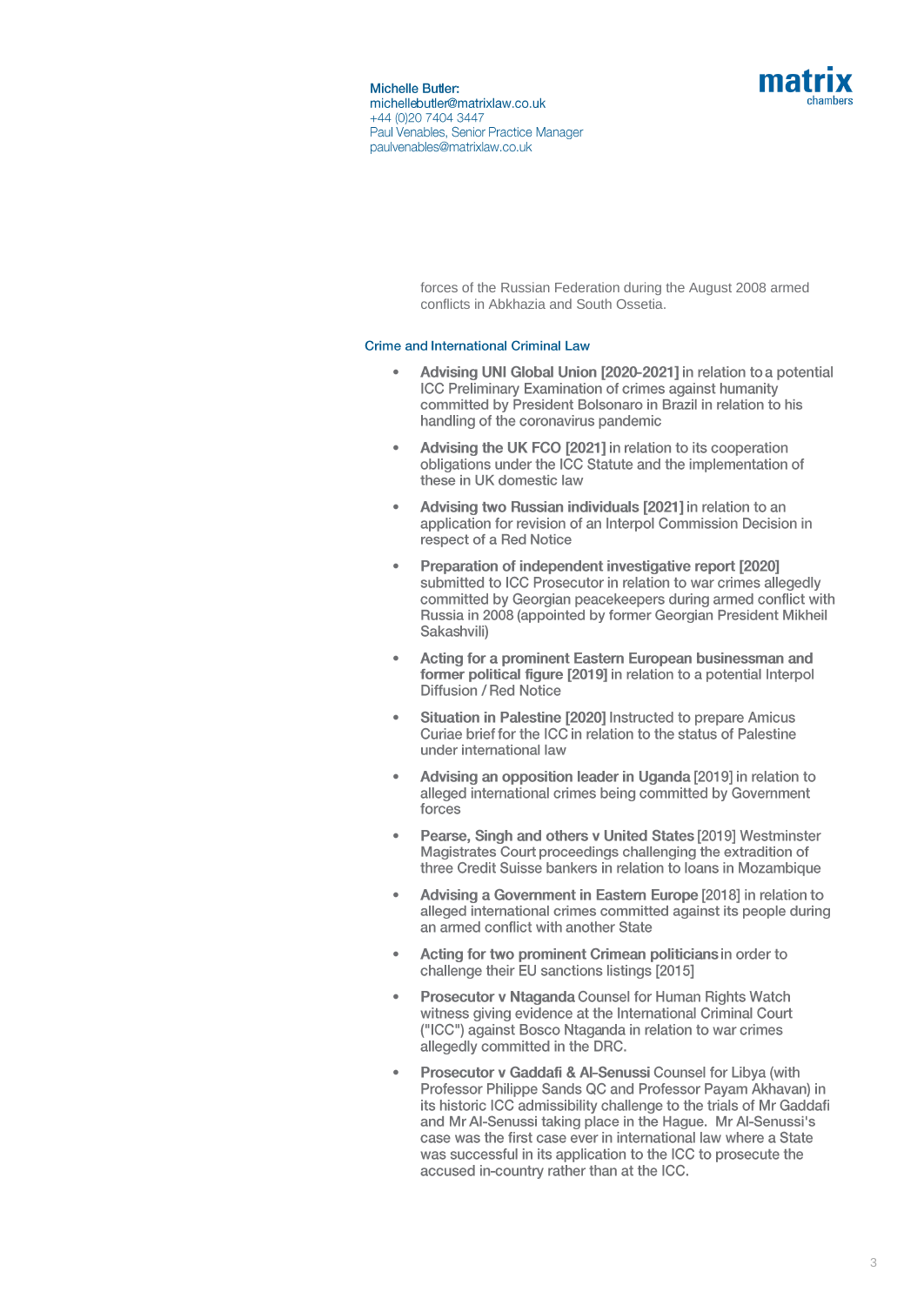

- Prosecutor v Ruto, Kosgey and Sang Successfully represented Henry Kosgey (Member of Parliament and Chairman of the ODM) before the ICC in relation to charges of crimes against humanity allegedly committed as part of the 2007-2008 post election violence in Kenva. Charges against him were dismissed during pre-trial.
- Prosecutor v Zupljanin Representing Stojan Zupljanin (the former police chief of Bania Luka) before the International Criminal Tribunal for the Former Yugoslavia ("ICTY") on charges of crimes against humanity and war crimes.
- Prosecutor v Gvero Representing Milan Gvero (a former Main Staff General in the Bosnian Serb Army) on charges of crimes against humanity and war crimes during his trial and appeal at the ICTY.
- Prosecutor v Taylor Represented Naomi Campbell during her witness testimony before the Special Court for Sierra Leone ("SCSL") regarding the alleged receipt of uncut diamonds from President Charles Taylor of Liberia.
- Prosecutor v Krajisnik Represented Momcilo Krajisnik (the former President of the Bosnian Serb Assembly) at trial and acted as legal consultant to amicus curiae on appeal with respect to charges of genocide, crimes against humanity and war crimes before the ICTY.
- Prosecutor v Seselj Represented Vojislav Seselj (the former President of the Serbian Radical Party) on charges of crimes against humanity and war crimes before the ICTY during the pretrial phase of his case.
- Prosecutor v Limaj, Musliu & Bala Represented Fatmir Limaj (a former deputy of the Kosovo Parliament) and Isak Musliu (a former Kosovo Liberation Army Commander) on charges of crimes against humanity and war crimes before the ITCY. Both clients acquitted of all charges at trial and on appeal.
- Bucnys and others v Lithuania and Estonia [2013] UKSC 71 Supreme Court proceedings challenging the meaning of a 'iudicial authority' in the context of extradition proceedings.
- Daniel v The State of Trinidad and Tobago [2012] 5 LRC 93, Led by Julian Knowles QC in this Trinidad and Tobago death penalty case heard by the Privy Council raising issues of fresh evidence and diminished responsibility.
- Cannonier v The Queen, ECCA, 21 March 2012 Led by Julian Knowles QC in this successful Eastern Caribbean Court of Appeal case challenging death sentences imposed on Romeo Cannonier, Reudeney Williams and Louis Gardener in St Christopher and Nevis.
- HH v Deputy Prosecutor of the Italian Republic, Genoa; PH v Deputy Prosecutor of the Italian Republic, Genoa; F-K (FC) v Polish Judicial Authority [2012] UKSC 25 Led by Matthew Ryder QC and Steven Powles in Supreme Court case considering how to safeguard the article 8 rights of children of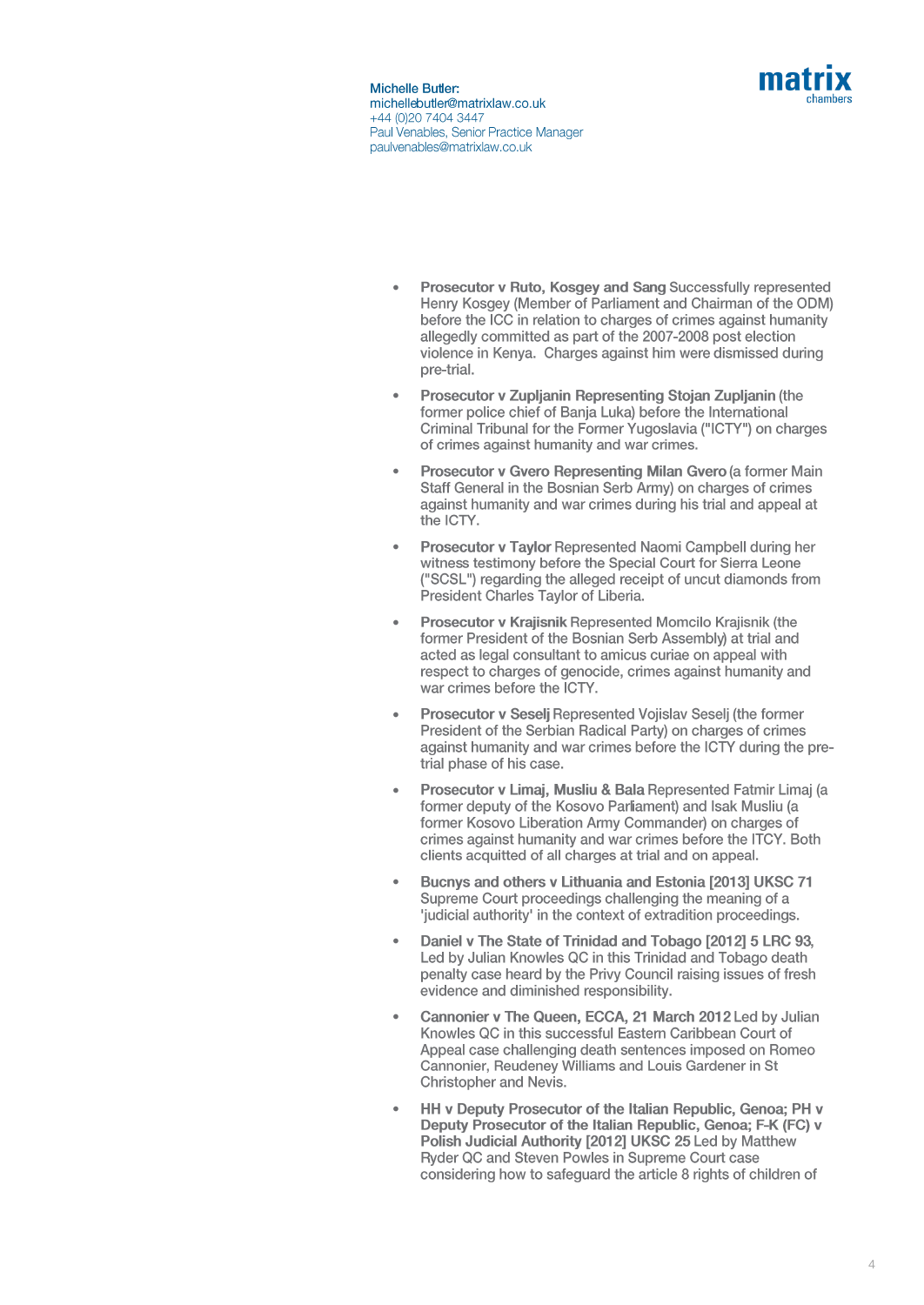

persons subject to extradition proceedings.

#### **Public Law and Human Rights**

- Al-Sadeg & Quzmar v Dechert et al [2020-2022] Acting for Dechert in QBD claim alleging human rights breaches under UAE law
- Acting for an international oil company [2019-2021] Advising on international human rights law issues arising in the context of an armed conflict
- **London Steam-Ship Owners' Mutual Insurance Association** • Ltd v The Kingdom of Spain [2020] Acting for Spain in enforcement proceedings challenging the recognition of a Spanish Judgment on public policy grounds due to allegations of breaches of the ECHR and international human rights law
- IOPC Investigation into the death of Jermaine Baker [2019] EWHC 2215 (Admin) Acting for the IOPC (with Tim Owen QC) in proceedings before the Divisional Court and the Court of Appeal in relation to the legal test for self-defence in disciplinary proceedings
- **Mikhail Khodorkovsky v Russian Federation** (Appln No 51111/07), 14 January 2020, Assisting Jonathan Glasson QC with ECHR Application on behalf of former Yukos CEO
- Sophocleous v Defence and Foreign Secretaries. Acting for the Defence and Foreign Secretaries on preliminary issues relating to a group of claims alleging mistreatment by security officials during the Cyprus Emergency (2017-2018).
- Kontic & Ors v Ministry of Defence [2016] EWHC 2034 (QB) Successfully representing the Ministry of Defence in relation to civil claims brought following the deaths of ethnic Serbs following NATO intervention in Kosovo in June 1999.
- Home Secretary v GG [2016] EWHC 1193 (Admin) High Court case challenging the imposition, renewal and modification of a control order imposed upon GG by the Secretary of State under the Prevention of Terrorism Act 2005.
- **Acting for a prominent Czech businessman** in relation to his UK asylum application and extradition proceedings [2015]
- **Acting for a Georgian businessman** in relation to his UK asylum application and extradition proceedings [2015]
- **Acting for two prominent Crimean politicians** in order to challenge their EU sanctions listings [2015]
- Tunc v Turkey (Appn No. 24014/05), 14 April 2015 ECHR Grand Chamber case brought by the family of a deceased conscripted soldier who was shot whilst on duty. Issues related to inadequate investigation and just satisfaction.
- **IPCC Investigation into the death of Mark Duggan Advising the** IPCC (with Julian Knowles QC) on various aspects of the investigation into the shooting of Mark Duggan in August 2011.
- Ababekir and others v Turkey; Elya and others v Turkey ECHR cases brought on behalf of five Iraqi-Kurdish civilians and seven Iraqi Chaldean Christian civilians concerning the bombing of civilian villages in Northern Iraq by the Turkish military on 13 October 2007.